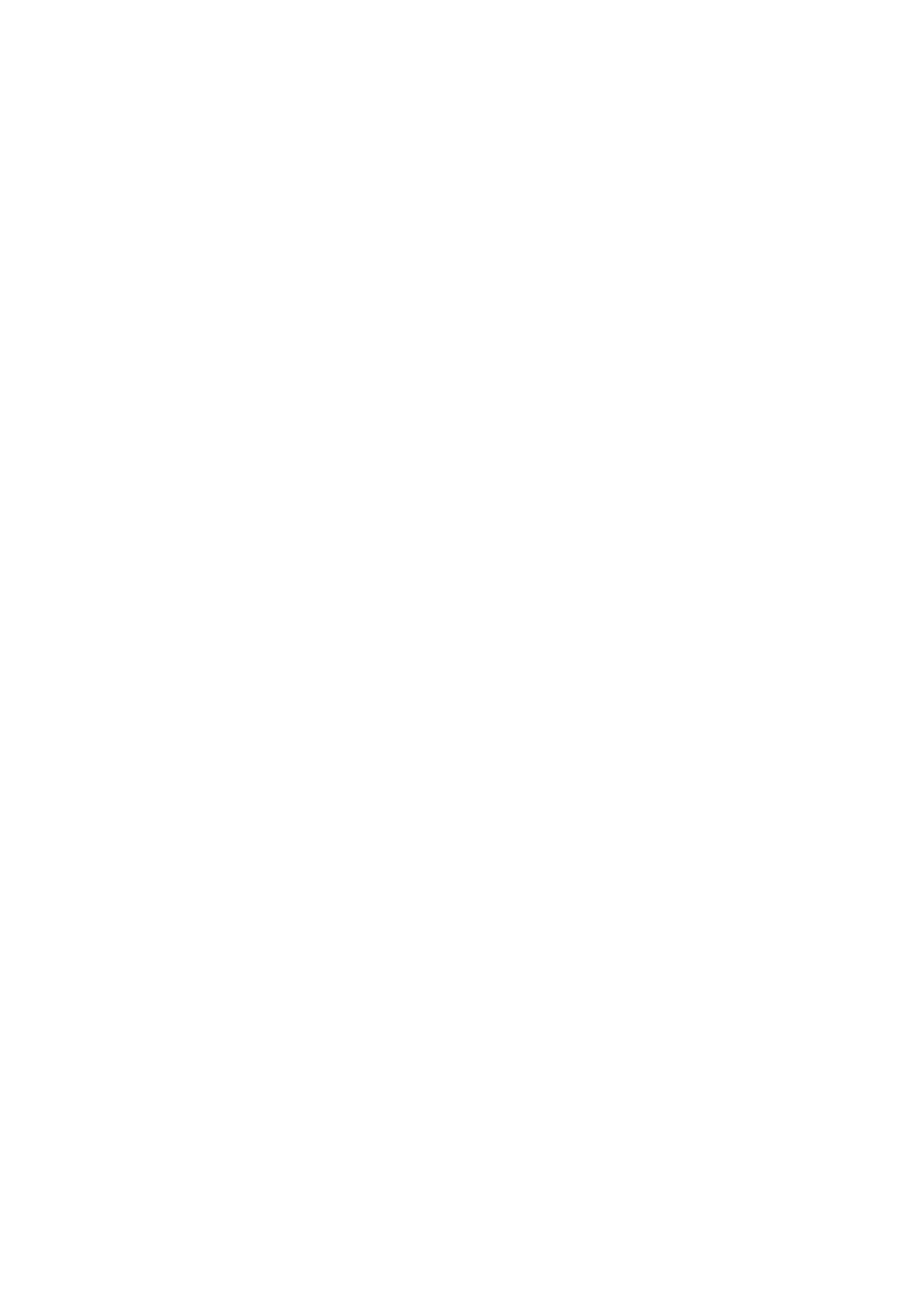*I certify that this public bill, which originated in the Legislative Assembly, has finally passed the Legislative Council and the Legislative Assembly of New South Wales.*

> *Clerk of the Legislative Assembly. Legislative Assembly, Sydney, , 2009*



New South Wales

## **Civil Procedure Amendment (Transfer of Proceedings) Bill 2009**

Act No , 2009

An Act to amend the *Civil Procedure Act 2005* to enable the transfer of proceedings between the Supreme Court and the Land and Environment Court.

*I have examined this bill and find it to correspond in all respects with the bill as finally passed by both Houses.*

*Assistant Speaker of the Legislative Assembly.*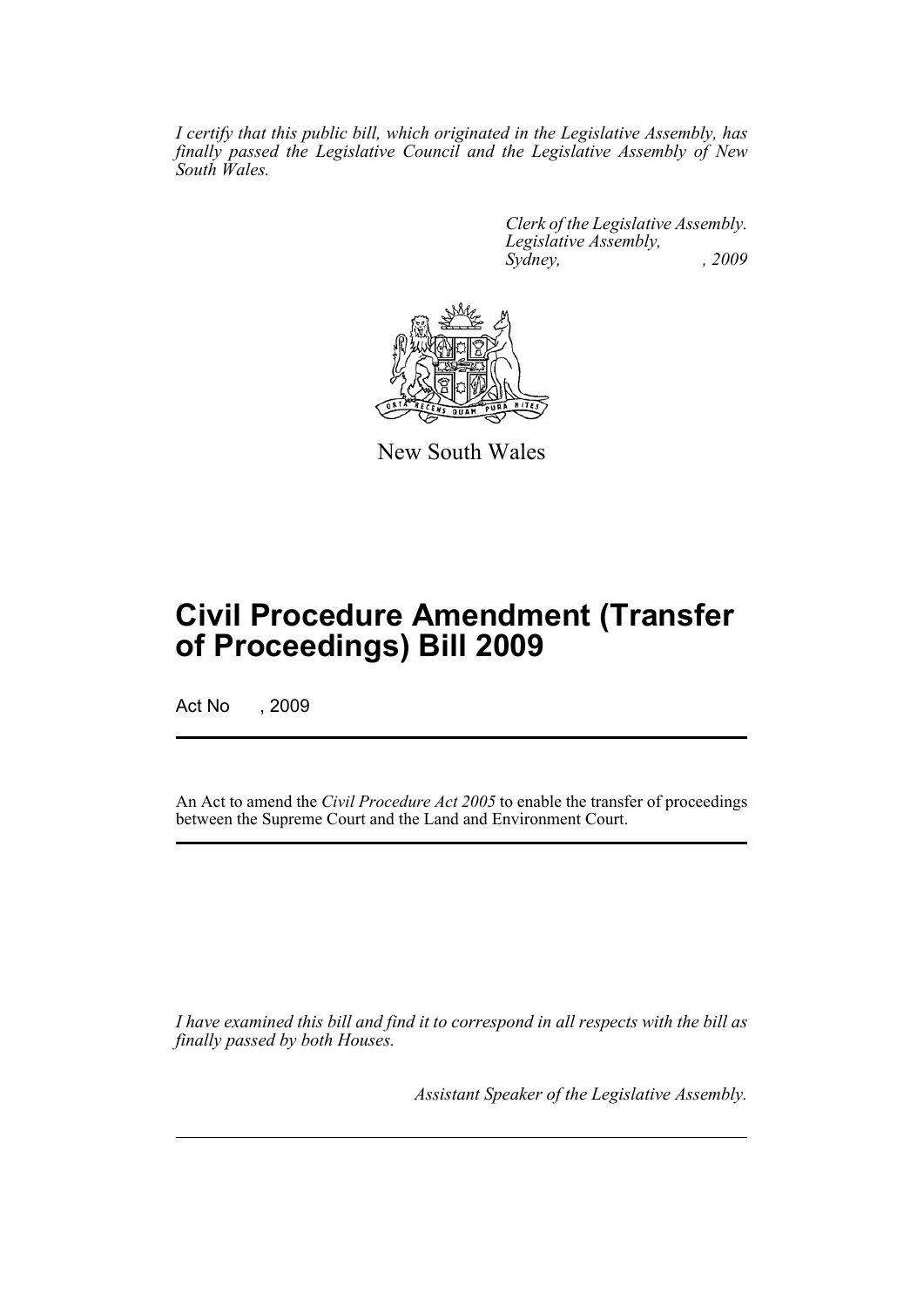## <span id="page-3-0"></span>**The Legislature of New South Wales enacts:**

## **1 Name of Act**

This Act is the *Civil Procedure Amendment (Transfer of Proceedings) Act 2009*.

## <span id="page-3-1"></span>**2 Commencement**

This Act commences on the date of assent to this Act.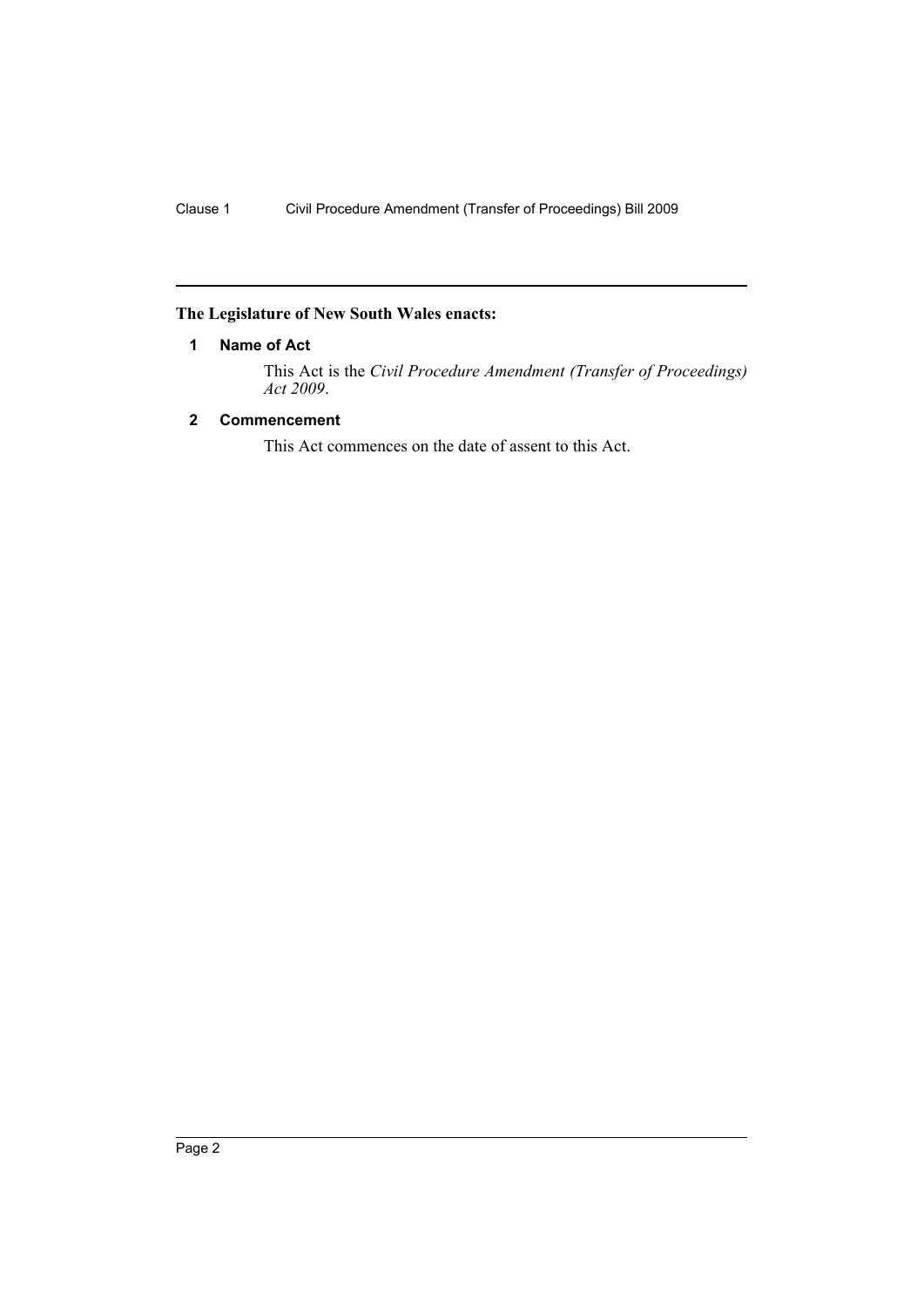Civil Procedure Amendment (Transfer of Proceedings) Bill 2009

Amendment of Civil Procedure Act 2005 No 28 Schedule 1

## <span id="page-4-0"></span>**Schedule 1 Amendment of Civil Procedure Act 2005 No 28**

#### **Part 9 Transfer of proceedings between courts**

Omit Division 2A of Part 9. Insert instead:

## **Division 2A Transfer of proceedings between Supreme Court and Land and Environment Court**

### **149A Definitions**

(1) In this Division:

*transfer order* means an order referred to in section 149B (1) or  $(2)$ .

*transferee court* means the court to which proceedings are to be transferred pursuant to a transfer order.

*transferor court* means the court from which proceedings are transferred pursuant to a transfer order.

(2) For the purposes of this Division, proceedings are *related* if the matters with which they deal are so closely associated as to form part of the same controversy.

#### **149B Transfer of proceedings between Supreme Court and Land and Environment Court**

- (1) If either the Supreme Court or the Land and Environment Court is satisfied, in relation to proceedings before it, that it is more appropriate for the proceedings to be heard in the other court, it may, on application by a party to the proceedings or of its own motion, order that the proceedings be transferred to the other court.
- (2) If either the Supreme Court or the Land and Environment Court is satisfied, in relation to proceedings before it, that:
	- (a) there are related proceedings pending in the other court, and
	- (b) it is more appropriate for the proceedings to be heard, together with the related proceedings, in the other court,

it may, on application by a party to the proceedings or of its own motion, order that the proceedings be transferred to the other court and heard together with the related proceedings.

(3) No appeal lies against a decision of the transferor court to make, or not to make, an order under this section.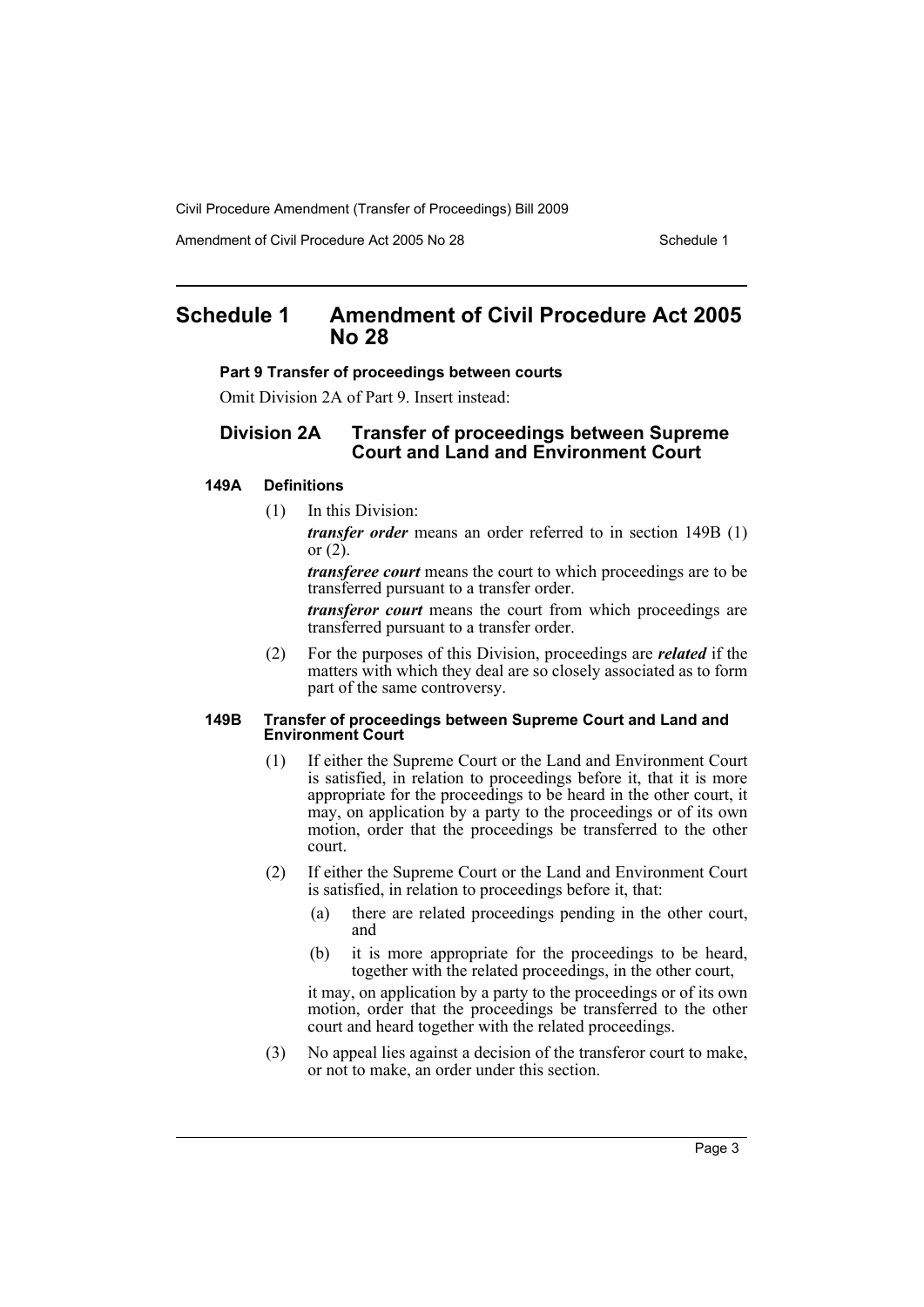Civil Procedure Amendment (Transfer of Proceedings) Bill 2009

Schedule 1 Amendment of Civil Procedure Act 2005 No 28

#### **149C Transfer orders**

- (1) A transfer order takes effect when it is made.
- (2) A transfer order does not invalidate any order made or other thing done in the proceedings before the order was made.
- (3) Any order made by the transferor court (other than the transfer order) may be varied or revoked by an order of the transferee court.

#### **149D Proceedings after transfer**

- (1) Subject to the rules of court applicable in the transferee court:
	- (a) any proceedings with respect to which a transfer order takes effect continue in the transferee court:
		- (i) as if the proceedings had been duly commenced in the transferee court on the date on which they were commenced in the transferor court, and
		- (ii) as if any cross-claim in the proceedings had been duly made in the transferee court on the date on which it was made in the transferor court, and
	- (b) any proceedings with respect to which a transfer order under section 149B (2) takes effect are to be heard together with, and are taken to form part of, the related proceedings in the transferee court.
- (2) For the purposes of any proceedings continued in the transferee court:
	- (a) any admission duly made in the transferor court is to be treated as if it had been made in the transferee court, and
	- (b) in the case of proceedings affected by a transfer order under section 149B  $(2)$ , any process or other documentation before the transferee court may be amended so as to reflect the merger of the proceedings concerned.
- (3) Subject to the rules of court applicable in the transferee court, the power of the transferee court to make orders as to costs includes a power to make orders with respect to the costs of:
	- (a) the application for, and the making of, the transfer order, and
	- (b) any step taken in the proceedings before the transfer order was made.